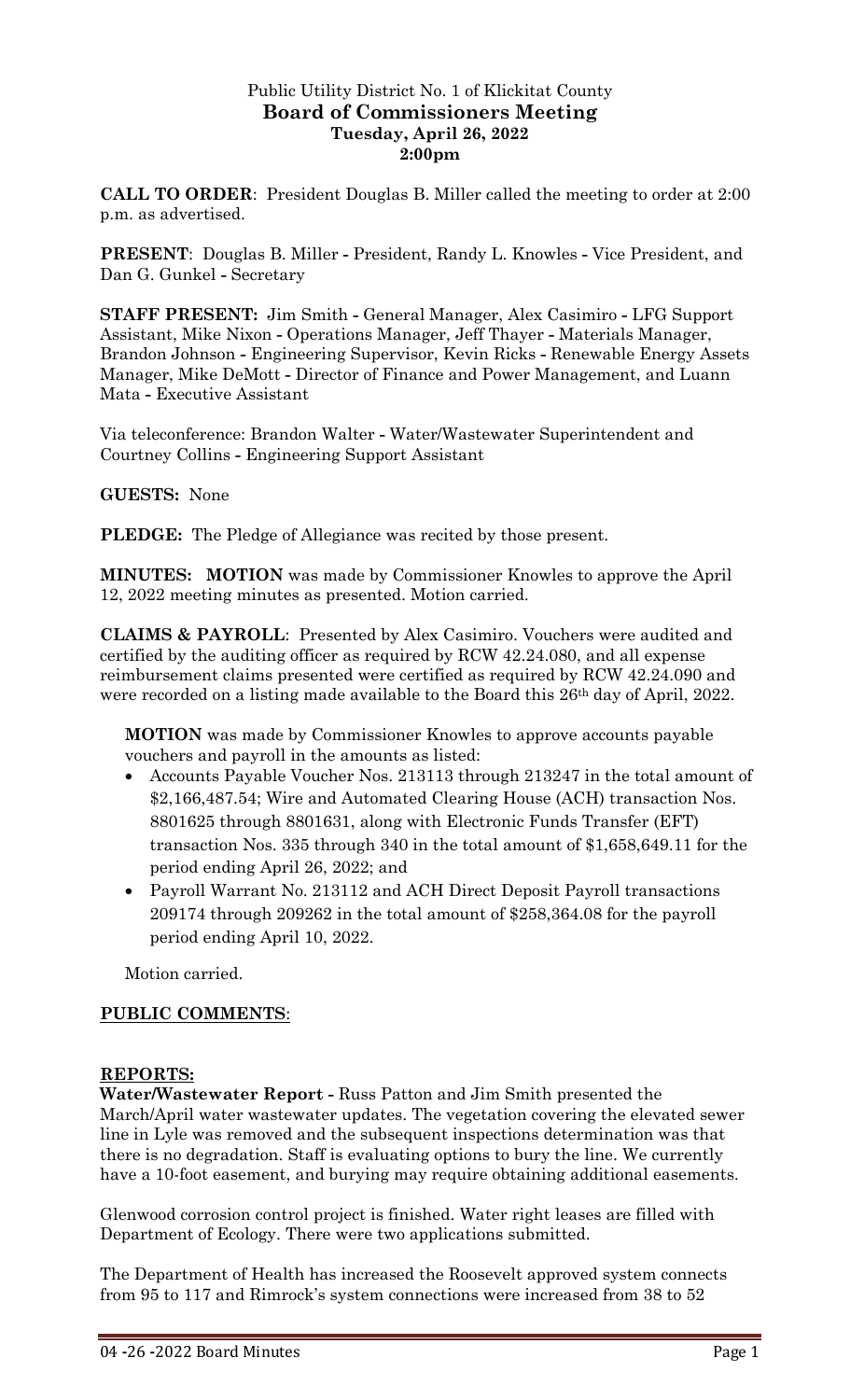approved connects. The solar developer that utilized water from Roosevelt for dust abatement has submitted a water draw request. The amount of water requested is substantial and could potentially tax the system. Staff is evaluating options, such as withdrawing from the emergency well. The main concern is stressing the system, but if we could separate the water use, we may be able to acquire additional funds to increase the system's cash position. Jim also discussed the potential for a rate adjustment of the fill rate fees. He will bring back an evaluation to the next meeting.

**Operations Report -** Mike Nixon and Jeff Thayer presented the report for March. He stated that the Average System Availability Index (ASAI) goal of 99.971% is still not being met we are at 99.450% through March.

We coordinated with Bonneville Power on an outage affecting Spearfish/Lyle substations. Crews made repairs on the Lyle transmission switch. Currently the crews are working on a mix of customer work and maintenance. Goldendale has 4 customers ready and 21 pending; White Salmon has 6 ready as of today and 27 pending. We define pending as customers that have yet to complete all of the requirements to move their projects to scheduling with the crew.

Kemp West currently has three crews on the property and one additional crew is coming. These crews each trimmed approximately one mile per crew per week during April and have averaged about 2 miles a week year to date. Work has been moving quickly due to working close to roads; off-road work is beginning now so this may slow their progress a bit. They have already trimmed 9 miles in extreme fire areas and there are 129 miles total to trim in these areas. The hard bid was to trim 64 miles per year; they have completed 38 miles so far. The superintendents are happy with the contractors' progress and quality to date. Our crew trimmed 41 trees and removed 75 in March, with 103 hours put on the mulcher year to date. Commissioner Miller asked if we evaluate weed control requirements after mulching; the answer is that we have these areas sprayed the year after we complete our work.

The safety meeting focused on heat stress training in March. Magnum Power will begin work on Echo Glen in May.

Jeff Thayer reviewed inventory status and the supply chain update. The inventory level is currently \$2.8 million. Past practice is about \$1.8 million in material on the property. We should be set for this year's construction season with all materials except pad-mounted transformers. We will have received 83 new or refurbished units by the end of May. The next shipment of 90 is due in December and we expect we will run out of them and form a queue this summer or fall. Jeff is continuing to try to move up manufacturing production slots.

We have pushed back the White Salmon office reopening to June as we discovered asbestos flooring that must be removed. We issued a purchase order for the floor removal today. There is a plan in place for staff to move to the upper area of the office and still function during this process.

**Engineering Report -** Brandon Johnson presented the report for March.

There are two issues affecting the commissioning schedule for the MA Collins substation. First, when we received the control house April 11, wiring and panel placement were not completed per specification defined by the bid. We also received the incorrect CT's. Staff remedied this by pulling CT's from Biogas II to get us by and not delay commissioning. Brandon is working with both vendors to remedy these issues. We are ordering the replacement CT for Biogas II now. With all change orders in addition to moving the portable back to Goldendale, we are approximately 3% over budget.

We are completing the Goldendale transformer bushing replacement. This will be completed by switching without an outage. The E.E. Clouse bid opening is May 5. The transformer bid delivery dates will determine the final schedule.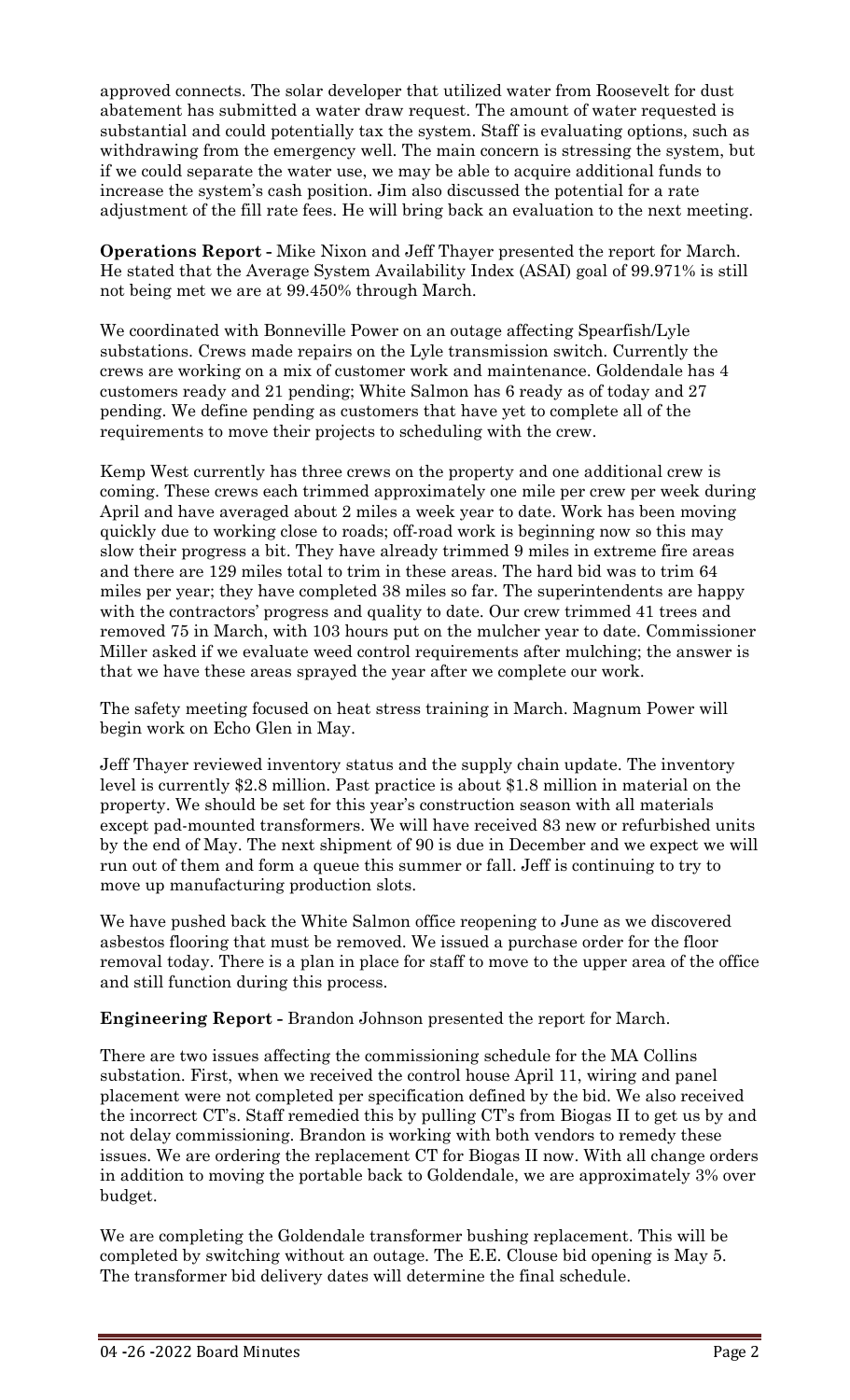The metershop found a hot connector and replaced it during the Lyle outage. We have replaced the White Creek NiCad batteries with lead acid. Staff has also completed the 18-month WECC battery testing. During the RNG maintenance outage, the Biogas II and Roosevelt transformers were tested. Both of those transformers tested good. We are awaiting the dissolved gas analysis report, but we do not expect any surprises. The Klickitat substation retaining wall and ground leveling project is also complete.

Electrical Consultants Inc. is working on an electric vehicle study to determine load impacts on our long-range plan. Brandon explained the power required for one Ford F-150 fast charger is 20 kW, which would significantly increase a current homeowner's electrical demand, which typically would be 5-7 kW peak. This could then force significant upgrades to our existing electrical system. He also said that according to state websites, there have been more electric vehicles licensed in the county so far this year than were forecasted to be licensed in the entire year. We will schedule a power capacity strategic plan workshop discussing using Automated Metering Infrastructure (AMI) and other resources as tools for future system management. Brandon also provided a few examples of information we have obtained from this AMI trial. Commissioner Knowles asked staff to bring back costs, benefits and rate structure adjustments for board analysis. He also asked staff to bring back an EV study for review.

Lastly, there will be a night outage on the Bingen Substation May 6. The outage is expected to last 3 hours to install the regulators on the transformer. Titan electric is on the property working on the direct bury wire replacement on the east end of the county.

**COMMISSIONER DOUGLAS MILLER -** Commissioner Miller did not have a report.

**COMMISSIONER RANDY KNOWLES -** Commissioner Knowles attended the Mile Marker 28 meeting last week.

**COMMISSIONER DAN GUNKEL -** Commissioner Gunkel did not have a report.

**ASSISTANT GENERAL MANAGER -** Gwyn Miller was absent due to attending the NISC Users Group meeting in Hood River.

**GENERAL MANAGER -** The complete report can be found at:

[htp://www.klickitatpud.com/topicalMenu/commissioners/GM\\_Reports.aspx](http://www.klickitatpud.com/topicalMenu/commissioners/GM_Reports.aspx) In addition to the written report, Jim Smith presented the following information:

- Customer Meetings **-** We will meet with Ponderosa customers on May 9 and Rimrock on May 12. All of the meetings to date have gone well. Bickleton customers suggested a few options they would like to see regarding paying off debt.
- Dallesport Wastewater **-** Jim and Commissioner Miller are still meeting with Klickitat County staff to evaluate options.
- Water/Wastewater Rate Hearing **-** We would like to schedule the rate hearing and adoption of the water use efficiency goals on May 24 at 3:00 p.m.

# **AGENDA ITEMS:**

A. SET PUBLIC RATE HEARING DATE AND TIME FOR THE WATER/WASTEWATER SYSTEMS **- MOTION** was made by Commissioner Gunkel to set a public Water/Wastewater Rate hearing to include acceptance of Water Use Efficiency Goals and fill rate for Tuesday May 24 at 3:00 p.m. in the KPUD Board Room. Motion carried.